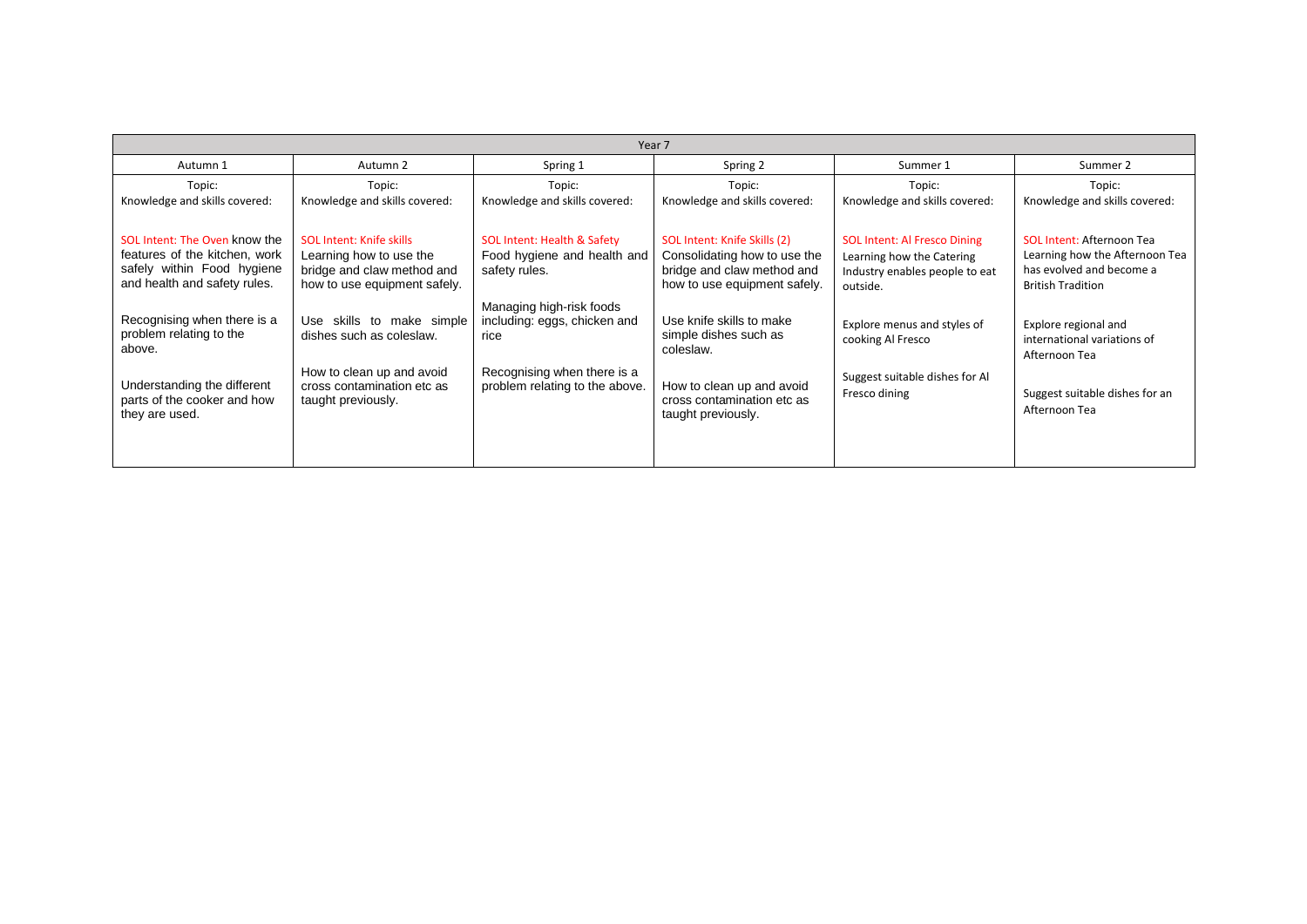| Milestones/outcomes:<br>HPA: To be able to explain how<br>to work safely in the kitchen; To<br>know how to work safely in the<br>kitchen, and to be able to<br>identify and use appropriately<br>the differing parts of the oven<br>to include the oven, hob and<br>grill<br>MPA: To know To know how to<br>work safely in the kitchen, and<br>to be able to identify and use<br>appropriately the differing parts<br>of the oven to include the oven,<br>hob and grill<br>Transition: To know how to<br>work safely in the kitchen, and<br>to be able to identify and use<br>appropriately the differing parts<br>of the oven to include the oven,<br>hob and grill. | Milestones/outcomes:<br>HPA: To know how to use a<br>variety of knives including sharp<br>knives and to be able to<br>distinguish between the bridge<br>and claw methods and choose<br>which depending on what is<br>being cut.<br><b>MPA:</b> To know how to use a<br>variety of knives including sharp<br>knives and to be able to use<br>both the bridge and claw<br>methods and choose which<br>depending on what is being cut.<br>Transition: To know how to use<br>a variety of knives including<br>sharp knives and to be able to<br>use both the bridge and claw<br>methods and be guided as to<br>which method is best used<br>depending on what is being cut. | Milestones/outcomes:<br><b>HPA:</b> To know what the term<br>high risk means and be able to<br>explain a control method to<br>reduce the risk for that food.<br>To be able to apply the rules for<br>safe practice and hygiene in the<br>kitchen with consistency. MPA:<br>To know what the term high<br>risk means and be able to use a<br>control method to reduce the<br>risk for that food. To be able to<br>apply the rules for safe practice<br>and hygiene in the kitchen with<br>developing confidence.<br>Transition: To know what the<br>term high risk means and be<br>able to use a control method to<br>reduce the risk for that food.<br>With guidance be able to apply<br>the rules for safe practice and<br>hygiene in the kitchen with<br>growing confidence. | Milestones/outcomes:<br>HPA: To further develop knife<br>skills to be able to prepare<br>vegetables brunois and baton<br>to then be able to prepare salad<br>items and make coleslaw.<br>MPA: To further develop knife<br>skills to be able to prepare<br>vegetables in batons to then be<br>able to prepare salad items and<br>make coleslaw.<br>Transition: To further develop<br>knife skills to be able to prepare<br>vegetables in batons to then be<br>able to prepare salad items and<br>make coleslaw. | Milestones/outcomes:<br>HPA: To know the term Al<br>Fresco and explain why this<br>method of dining is vital for the<br>sector. (post Covid 19)<br>To be able to suggest suitable<br>dishes to be included in Al<br>Fresco/ BBQ dishes.<br><b>MPA:</b> To know the term Al<br>Fresco and explain what this<br>means within the Industry. To<br>be able to suggest suitable<br>dishes to be included in Al<br>Fresco/ BBQ dishes.<br>Transition: To know the term Al<br>Fresco and explain what this<br>means within the Industry. To<br>be able to discuss suitable<br>dishes to be included in Al<br>Fresco/ BBQ dishes. | Milestones/outcomes:<br>HPA: To know what is meant by<br>Afternoon Tea and explain how<br>this method of dining has<br>evolved and become<br>traditional.<br>To know that Afternoon Tea has<br>evolved from the British Empire<br>and that international<br>variations exist.<br>To be able to suggest suitable<br>dishes to be included in an<br>Afternoon Tea.<br><b>MPA:</b> To know what is meant by<br>Afternoon Tea and explain how<br>this method of dining has<br>evolved and become<br>traditional.<br>To be able to suggest suitable<br>dishes to be included in an<br>Afternoon Tea.<br><b>Transition:</b> To know what is<br>meant by Afternoon Tea and<br>explain how this method of<br>dining has evolved and become<br>traditional.<br>To be able to suggest suitable<br>dishes to be included in an<br>Afternoon Tea. |  |  |  |  |
|-----------------------------------------------------------------------------------------------------------------------------------------------------------------------------------------------------------------------------------------------------------------------------------------------------------------------------------------------------------------------------------------------------------------------------------------------------------------------------------------------------------------------------------------------------------------------------------------------------------------------------------------------------------------------|-------------------------------------------------------------------------------------------------------------------------------------------------------------------------------------------------------------------------------------------------------------------------------------------------------------------------------------------------------------------------------------------------------------------------------------------------------------------------------------------------------------------------------------------------------------------------------------------------------------------------------------------------------------------------|--------------------------------------------------------------------------------------------------------------------------------------------------------------------------------------------------------------------------------------------------------------------------------------------------------------------------------------------------------------------------------------------------------------------------------------------------------------------------------------------------------------------------------------------------------------------------------------------------------------------------------------------------------------------------------------------------------------------------------------------------------------------------------|----------------------------------------------------------------------------------------------------------------------------------------------------------------------------------------------------------------------------------------------------------------------------------------------------------------------------------------------------------------------------------------------------------------------------------------------------------------------------------------------------------------|---------------------------------------------------------------------------------------------------------------------------------------------------------------------------------------------------------------------------------------------------------------------------------------------------------------------------------------------------------------------------------------------------------------------------------------------------------------------------------------------------------------------------------------------------------------------------------------------------------------------------|---------------------------------------------------------------------------------------------------------------------------------------------------------------------------------------------------------------------------------------------------------------------------------------------------------------------------------------------------------------------------------------------------------------------------------------------------------------------------------------------------------------------------------------------------------------------------------------------------------------------------------------------------------------------------------------------------------------------------------------------------------------------------------------------------------------------------------------|--|--|--|--|
|                                                                                                                                                                                                                                                                                                                                                                                                                                                                                                                                                                                                                                                                       | <b>End of Year Milestones/Outcomes:</b>                                                                                                                                                                                                                                                                                                                                                                                                                                                                                                                                                                                                                                 |                                                                                                                                                                                                                                                                                                                                                                                                                                                                                                                                                                                                                                                                                                                                                                                |                                                                                                                                                                                                                                                                                                                                                                                                                                                                                                                |                                                                                                                                                                                                                                                                                                                                                                                                                                                                                                                                                                                                                           |                                                                                                                                                                                                                                                                                                                                                                                                                                                                                                                                                                                                                                                                                                                                                                                                                                       |  |  |  |  |
|                                                                                                                                                                                                                                                                                                                                                                                                                                                                                                                                                                                                                                                                       |                                                                                                                                                                                                                                                                                                                                                                                                                                                                                                                                                                                                                                                                         |                                                                                                                                                                                                                                                                                                                                                                                                                                                                                                                                                                                                                                                                                                                                                                                | Accelerated: To consistently work safely in the kitchen using a range of oven features including the hob, oven and grill to prepare and produce food items with precision and skill. To suggest and make dishes that                                                                                                                                                                                                                                                                                           |                                                                                                                                                                                                                                                                                                                                                                                                                                                                                                                                                                                                                           |                                                                                                                                                                                                                                                                                                                                                                                                                                                                                                                                                                                                                                                                                                                                                                                                                                       |  |  |  |  |

**Accelerated:** To consistently work safely in the kitchen using a range of oven features including the hob, oven and grill to prepare and produce food items with precision and skill. To suggest and make dishes that meet the specifics of the brief. To collate a profile of work that has been made independently.

**Main:** To know how to work safely in the kitchen using a range of oven features including the hob, oven and grill to prepare and produce food items with precision and skill.

**Transition:** To know how to work safely in the kitchen using a range of oven features including the hob, oven and grill to prepare and produce food items with increasing precision and skill.

|          |          |          | Year <sub>8</sub> |          |          |
|----------|----------|----------|-------------------|----------|----------|
| Autumn 1 | Autumn 2 | Spring 1 | Spring 2          | Summer 1 | Summer 2 |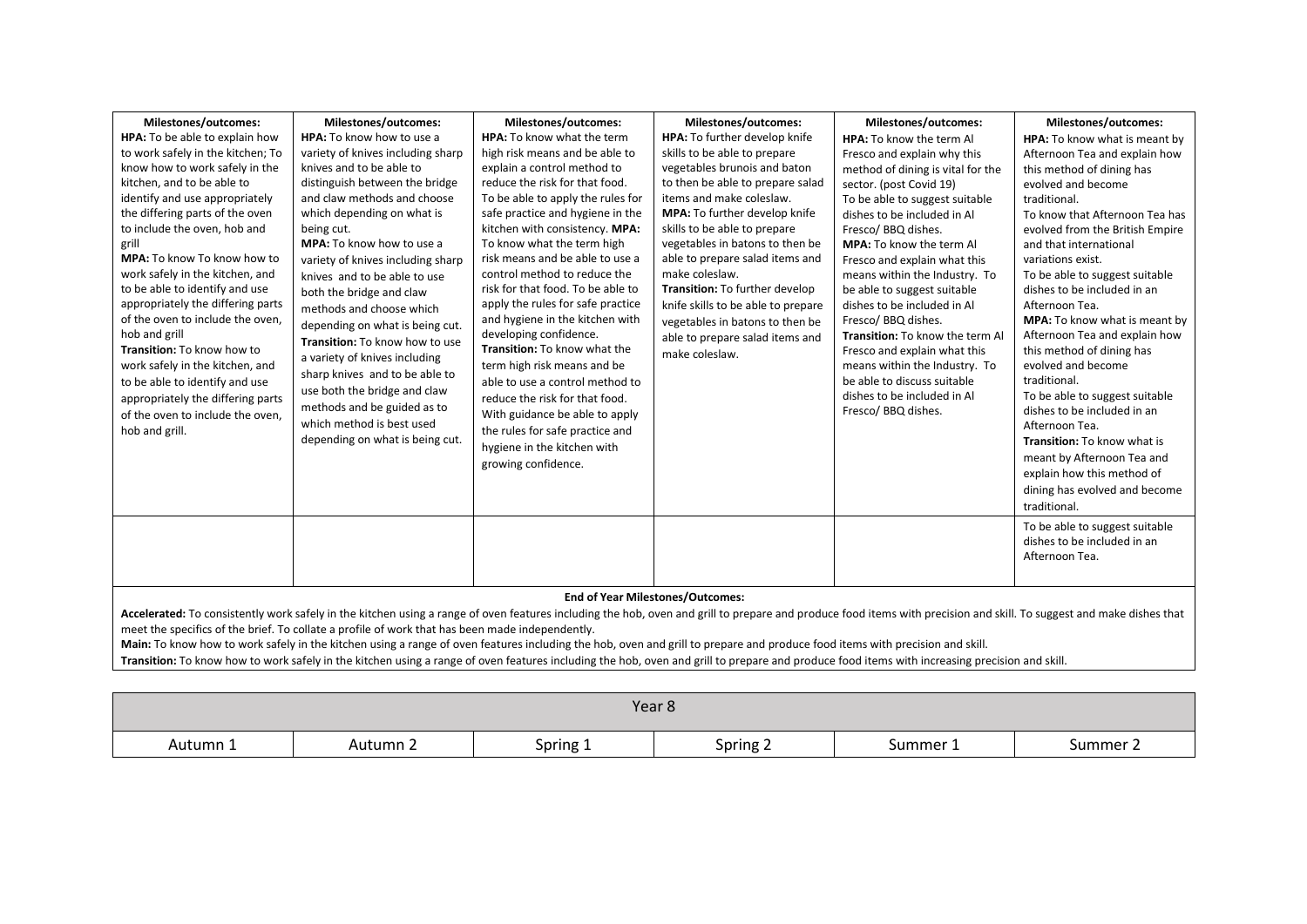| Topic:                                                                                                                                                                                                                                            | Topic:                                                                                                                                                                                                                                            | Topic:                                                                                                                                                                                                                                                                                                            | Topic:                                                                                                                                                                                                                               | Topic:                                                                                                                                                                                                                                     | Topic:                                                                                                                                                                                                                                            |
|---------------------------------------------------------------------------------------------------------------------------------------------------------------------------------------------------------------------------------------------------|---------------------------------------------------------------------------------------------------------------------------------------------------------------------------------------------------------------------------------------------------|-------------------------------------------------------------------------------------------------------------------------------------------------------------------------------------------------------------------------------------------------------------------------------------------------------------------|--------------------------------------------------------------------------------------------------------------------------------------------------------------------------------------------------------------------------------------|--------------------------------------------------------------------------------------------------------------------------------------------------------------------------------------------------------------------------------------------|---------------------------------------------------------------------------------------------------------------------------------------------------------------------------------------------------------------------------------------------------|
| Knowledge and skills covered:                                                                                                                                                                                                                     | Knowledge and skills covered:                                                                                                                                                                                                                     | Knowledge and skills covered:                                                                                                                                                                                                                                                                                     | Knowledge and skills covered:                                                                                                                                                                                                        | Knowledge and skills covered:                                                                                                                                                                                                              | Knowledge and skills covered:                                                                                                                                                                                                                     |
| SOL Intent: Health & Hygiene<br>Knowledge of hygiene rules and<br>regulations in relation to food<br>preparation, production and<br>storage to prevent cross<br>contamination.                                                                    | SOL Intent: High Risk Foods<br>understand that some<br>foods have a higher risk of<br>food poisoning than others,<br>e.g. raw chicken.<br>To understand the importance<br>of healthy eating.                                                      | <b>SOL Intent: Eatwell Plate</b><br>To understand the importance<br>of healthy eating.<br>make food choices based<br>on the current healthy eating<br>advice and understand that a<br>healthy diet is made up from a<br>variety and balance of<br>different food and drinks, as<br>depicted in the eatwell guide. | <b>SOL Intent: Practical Savoury</b><br>dishes<br>To cook a variety of mainly<br>savoury dishes using a wide<br>range of tools and equipment                                                                                         | <b>SOL Intent: Farm to Fork</b><br>To know how foods may be<br>processed to produce the end<br>results.                                                                                                                                    | SOL Intent: Buy Local - Regional<br>specialities<br>To know which foods are<br>available locally and how<br>sustainability factors should be<br>considered to produce food<br>responsibly.                                                        |
| Milestones/outcomes:<br>HPA:  implement good food<br>safety when handling,<br>preparing, cooking and<br>serving food, e.g.<br>handwashing, keeping raw<br>and cooked food separate to<br>avoid cross-contamination.<br><b>MPA:</b> understand the | Milestones/outcomes:<br>HPA:  implement good food<br>safety when handling,<br>preparing, cooking and<br>serving food, e.g.<br>handwashing, keeping raw<br>and cooked food separate to<br>avoid cross-contamination.<br><b>MPA:</b> understand the | <b>Milestones/outcomes: HPA:</b><br>be able to apply current<br>healthy eating<br>recommendations, and<br>understanding of people's<br>needs, to their own diet and<br>those of others, e.g. before<br>and during pregnancy,<br>breastfeeding.                                                                    | <b>Milestones/outcomes: HPA:</b><br>Independently use a broad<br>range of preparation<br>techniques and methods<br>when cooking, e.g. stir-frying,<br>steaming, blending.<br>use equipment safely, being<br>aware of others' safety. | Milestones/outcomes:<br>HPA: know that food is<br>produced, processed and sold<br>in different ways, e.g.<br>conventional and organic<br>farming, fair trade.<br>.know about the different<br>stages in food production and<br>processing. | <b>Milestones/outcomes:</b><br>HPA: know that food is<br>produced, processed and sold<br>in different ways, e.g.<br>conventional and organic<br>farming, fair trade.<br>know about the different.<br>stages in food production and<br>processing. |
| principles of cleaning,<br>preventing cross-                                                                                                                                                                                                      | principles of cleaning,<br>preventing cross-                                                                                                                                                                                                      | be able to understand how<br>to maintain a healthy weight                                                                                                                                                                                                                                                         | modify recipes and cook<br>predominantly savoury                                                                                                                                                                                     |                                                                                                                                                                                                                                            |                                                                                                                                                                                                                                                   |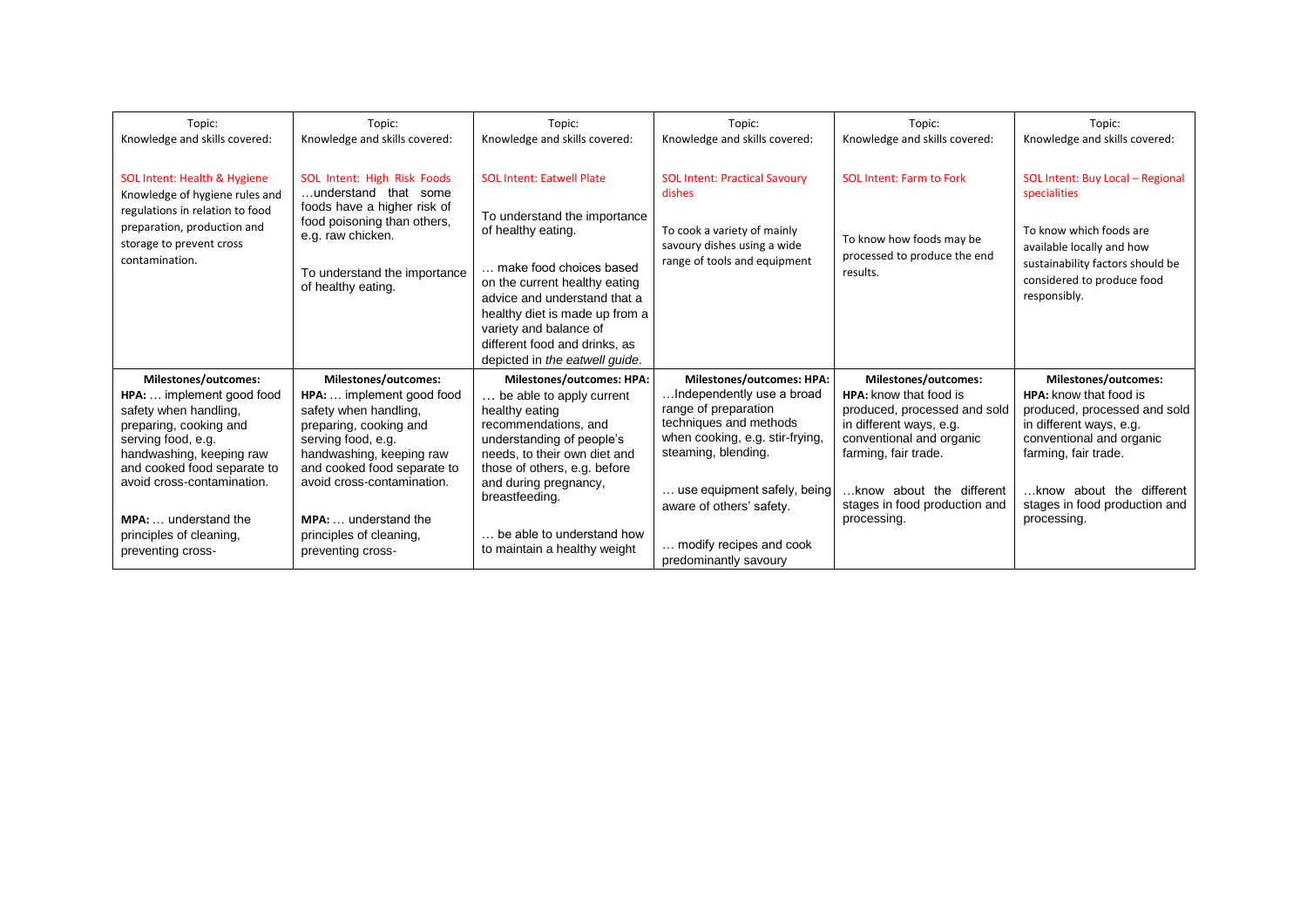| contamination, chilling,<br>cooking food thoroughly and<br>reheating food until it is<br>steaming hot.<br>Transition: know that food<br>safety means preventing<br>contamination, spoilage and<br>decay when handling and<br>storing food, so that it is safe<br>to eat.<br><b>Summative Assessment:</b> | contamination, chilling,<br>cooking food thoroughly and<br>reheating food until it is<br>steaming hot.<br>Transition:  know that food<br>safety means preventing<br>contamination, spoilage and<br>decay when handling and<br>storing food, so that it is safe<br>to eat.<br><b>Summative Assessment:</b> | throughout life, understanding<br>the relationship between diet<br>and physical activity, as well<br>as taking into account other<br>factors, e.g. advertising, food<br>availability.<br><b>MPA:</b> use current healthy<br>eating advice to choose a<br>varied balanced diet for their<br>needs and those of others.<br>know that food and drinks<br>provide energy and nutrients<br>in different amounts; that they<br>have important functions in<br>the body; and that people<br>require different amounts<br>during their life, e.g. infant<br>feeding, teenage years.<br>Transition:  make food<br>choices based on the current<br>healthy eating advice and<br>understand that a healthy diet<br>is made up from a variety and<br>balance of different food and<br>drinks, as depicted in the<br>eatwell guide.<br><b>Summative Assessment:</b> | dishes that are based on<br>current healthy eating<br>messages.<br>MPA:  use a broad range of<br>preparation techniques and<br>methods when cooking, e.g.<br>stir-frying, steaming, blending.<br>use equipment safely, being<br>aware of others' safety.<br>modify recipes and cook<br>predominantly savoury dishes<br>that are based on current<br>healthy eating messages.<br>Transition:  name, taste and<br>prepare a broad range of<br>ingredients and healthy<br>recipes, reflecting cultural<br>diversity.<br>select and use appropriate<br>tools and equipment safely<br>when preparing and cooking<br>food.<br>demonstrate an increasing<br>range of food preparation<br>skills, e.g. accurate weighing<br>and measuring, kneading.<br>Summative Assessment: Post | understand how<br>geography, weather and<br>climate influence the<br>availability of food and drink.<br>consider the concept of<br>sustainability and the impact<br>of different choices on the<br>environment.<br><b>MPA:</b> know that food is<br>produced, processed and sold<br>in different ways, e.g.<br>conventional and organic<br>farming, fair trade.<br>know about the different<br>stages in food production and<br>processing.<br>understand how<br>geography, weather and<br>climate influence the<br>availability of food and drink.<br>Transition:  understand<br>where and how a variety of<br>ingredients are grown,<br>reared, caught and<br>processed.<br>know the basic steps in the<br>producing food.<br><b>Summative Assessment:</b> | understand how<br>geography, weather and<br>climate influence the<br>availability of food and drink.<br>consider the concept of<br>sustainability and the impact<br>of different choices on the<br>environment.<br><b>MPA:</b> know that food is<br>produced, processed and sold<br>in different ways, e.g.<br>conventional and organic<br>farming, fair trade.<br>know about the different<br>stages in food production and<br>processing.<br>understand<br>how<br>geography,<br>weather<br>and<br>climate<br>influence<br>the<br>availability of food and drink.<br>Transition: To know where<br>and how<br>a variety of<br>ingredients<br>are<br>grown,<br>reared,<br>caught<br>and<br>processed.<br>know the basic steps in the<br>producing food.<br><b>Summative Assessment:</b> |
|----------------------------------------------------------------------------------------------------------------------------------------------------------------------------------------------------------------------------------------------------------------------------------------------------------|-----------------------------------------------------------------------------------------------------------------------------------------------------------------------------------------------------------------------------------------------------------------------------------------------------------|--------------------------------------------------------------------------------------------------------------------------------------------------------------------------------------------------------------------------------------------------------------------------------------------------------------------------------------------------------------------------------------------------------------------------------------------------------------------------------------------------------------------------------------------------------------------------------------------------------------------------------------------------------------------------------------------------------------------------------------------------------------------------------------------------------------------------------------------------------|----------------------------------------------------------------------------------------------------------------------------------------------------------------------------------------------------------------------------------------------------------------------------------------------------------------------------------------------------------------------------------------------------------------------------------------------------------------------------------------------------------------------------------------------------------------------------------------------------------------------------------------------------------------------------------------------------------------------------------------------------------------------------|--------------------------------------------------------------------------------------------------------------------------------------------------------------------------------------------------------------------------------------------------------------------------------------------------------------------------------------------------------------------------------------------------------------------------------------------------------------------------------------------------------------------------------------------------------------------------------------------------------------------------------------------------------------------------------------------------------------------------------------------------------------|----------------------------------------------------------------------------------------------------------------------------------------------------------------------------------------------------------------------------------------------------------------------------------------------------------------------------------------------------------------------------------------------------------------------------------------------------------------------------------------------------------------------------------------------------------------------------------------------------------------------------------------------------------------------------------------------------------------------------------------------------------------------------------------|
| Post Assessment 1                                                                                                                                                                                                                                                                                        | Post Assessment 2 Preparing                                                                                                                                                                                                                                                                               | Post assessment 3 Eatwell                                                                                                                                                                                                                                                                                                                                                                                                                                                                                                                                                                                                                                                                                                                                                                                                                              | Assessment 4                                                                                                                                                                                                                                                                                                                                                                                                                                                                                                                                                                                                                                                                                                                                                               | Post Assessment 5                                                                                                                                                                                                                                                                                                                                                                                                                                                                                                                                                                                                                                                                                                                                            | Post assessment 6                                                                                                                                                                                                                                                                                                                                                                                                                                                                                                                                                                                                                                                                                                                                                                      |
| Health & Hygiene                                                                                                                                                                                                                                                                                         | High risk foods                                                                                                                                                                                                                                                                                           | Plate                                                                                                                                                                                                                                                                                                                                                                                                                                                                                                                                                                                                                                                                                                                                                                                                                                                  | <b>Practical Observations</b>                                                                                                                                                                                                                                                                                                                                                                                                                                                                                                                                                                                                                                                                                                                                              | Caught, reared or grown and                                                                                                                                                                                                                                                                                                                                                                                                                                                                                                                                                                                                                                                                                                                                  | Annual Review Practical skills                                                                                                                                                                                                                                                                                                                                                                                                                                                                                                                                                                                                                                                                                                                                                         |
|                                                                                                                                                                                                                                                                                                          | Practical Observation: chicken                                                                                                                                                                                                                                                                            |                                                                                                                                                                                                                                                                                                                                                                                                                                                                                                                                                                                                                                                                                                                                                                                                                                                        |                                                                                                                                                                                                                                                                                                                                                                                                                                                                                                                                                                                                                                                                                                                                                                            | <b>Practical Observations</b>                                                                                                                                                                                                                                                                                                                                                                                                                                                                                                                                                                                                                                                                                                                                |                                                                                                                                                                                                                                                                                                                                                                                                                                                                                                                                                                                                                                                                                                                                                                                        |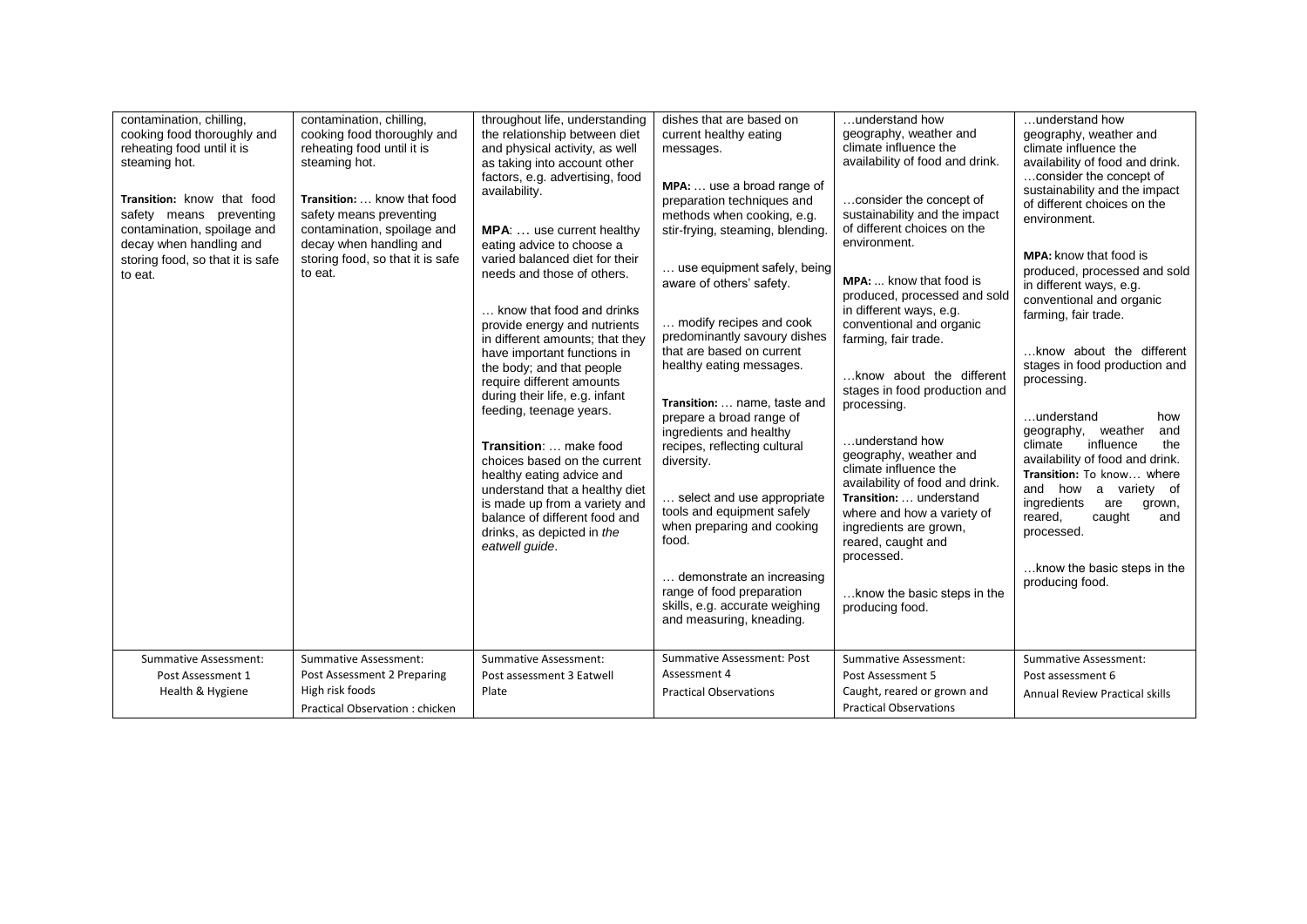## **End of K.S. Milestones/Outcomes:**

**HPA:** To independently name, taste and prepare a broad range of ingredients and healthy recipes, reflecting cultural diversity. To select and use appropriate tools and equipment safely when preparing and cooking food. To demonstrate an increasing range of food preparation skills, e.g. accurate weighing and measuring, kneading.

**MPA:** To name, taste and prepare, with developing confidence, a broad range of ingredients and healthy recipes, reflecting cultural diversity. To select and use appropriate tools and equipment safely when preparing and cooking food. To demonstrate an increasing range of food preparation skills, e.g. accurate weighing and measuring, kneading. Transition: With guidance be able to name, taste and prepare a broad range of ingredients and healthy recipes, reflecting cultural diversity. To select and use appropriate tools and equipment safely when preparing and cooking food. To demonstrate an increasing range of food preparation skills, e.g. accurate weighing and measuring, kneading.

| Year 9                                  |                                                                          |                                                                   |                                                     |                                         |                                         |  |  |  |
|-----------------------------------------|--------------------------------------------------------------------------|-------------------------------------------------------------------|-----------------------------------------------------|-----------------------------------------|-----------------------------------------|--|--|--|
| Autumn 1                                | Autumn 2                                                                 | Spring 1                                                          | Spring 2                                            | Summer 1                                | Summer 2                                |  |  |  |
| Topic:<br>Knowledge and skills covered: | Topic:<br>Knowledge and skills covered:                                  | Topic:<br>Knowledge and skills covered:                           | Topic:<br>Knowledge and skills covered:             | Topic:<br>Knowledge and skills covered: | Topic:<br>Knowledge and skills covered: |  |  |  |
| SOL Intent: Knife Skills & Pastry       | <b>SOL Intent: Nutrition</b><br><b>Assignment &amp; Christmas Dinner</b> | <b>SOL Intent: Nutrition</b><br><b>Assignment &amp; Apple Pie</b> | SOL Intent: Types of Menu &<br><b>Menu Planning</b> | <b>SOL Intent: Methods of Cooking</b>   | SOL Intent: Methods of Cooking          |  |  |  |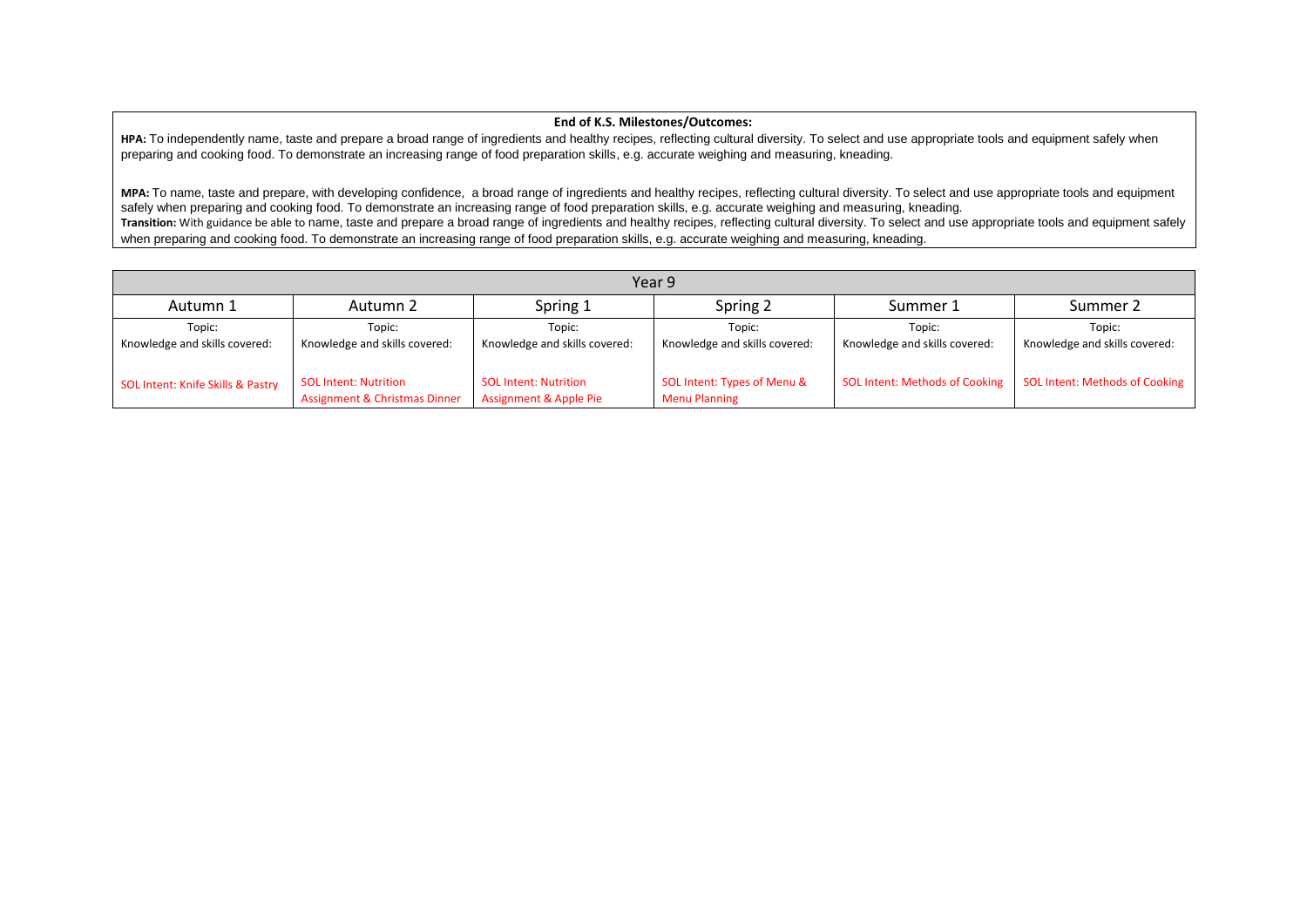| Milestones/outcomes:                                    | Milestones/outcomes:                                         | Milestones/outcomes:                                         | Milestones/outcomes:             | Milestones/outcomes:             | Milestones/outcomes:                                       |
|---------------------------------------------------------|--------------------------------------------------------------|--------------------------------------------------------------|----------------------------------|----------------------------------|------------------------------------------------------------|
| HPA:                                                    | HPA: compare the cost of                                     | HPA: compare the cost of food                                | HPA:  use a broad range of       | HPA:  use a broad range of       | HPA: T apply skills and                                    |
| To apply skills and                                     | food when planning to eat out                                | when planning to eat out or                                  | preparation techniques and       | preparation techniques and       | understanding competently                                  |
| understanding competently to                            | or cook at home.                                             | cook at home.                                                | methods when cooking, e.g.       | methods when cooking, e.g.       | to plan, prepare and safely                                |
| plan, prepare and safely cook<br>dishes and menus for a |                                                              |                                                              | stir-frying, steaming, blending. | stir-frying, steaming, blending. | cook dishes and menus for                                  |
| healthy, varied and balanced                            | understand that people eat                                   | understand that people eat                                   |                                  |                                  | a healthy, varied and                                      |
| diet.                                                   | or avoid certain foods                                       | or avoid certain foods                                       | use equipment safely, being      | use equipment safely, being      | balanced diet.                                             |
| With growing independence                               | according to religion, culture,                              | according to religion, culture,                              | aware of others' safety.         | aware of others' safety.         |                                                            |
| plan and carry out food                                 | ethical belief, or personal<br>choices.                      | ethical belief, or personal<br>choices.                      |                                  |                                  | be able to change                                          |
| storage, preparation and                                |                                                              |                                                              | modify recipes and cook          | modify recipes and cook          | recipes and dishes to                                      |
| safely<br>cooking<br>and                                |                                                              |                                                              | predominantly savoury dishes     | predominantly savoury dishes     | make them healthier and                                    |
| hygienically.                                           | be aware that food choice                                    | be aware that food choice                                    | that are based on current        | that are based on current        | more appealing by altering                                 |
|                                                         | depends on many personal<br>and lifestyle factors, e.g. role | depends on many personal<br>and lifestyle factors, e.g. role | healthy eating messages.         | healthy eating messages.         | ingredients, and/or by                                     |
| understand that some                                    | models, body image.                                          | models, body image.                                          |                                  |                                  | using different cooking                                    |
| foods have a higher risk of                             |                                                              |                                                              | understand and use good          | understand and use good          | methods, e.g. using herbs                                  |
| food poisoning than others,                             |                                                              |                                                              | food safety practices.           | food safety practices.           | instead of salt, using low                                 |
| e.g. raw chicken.                                       | MPA: consider cost when<br>helping to shop for food and      | <b>MPA:</b> consider cost when                               |                                  |                                  | fat yogurt, grilling instead                               |
|                                                         | cook at home.                                                | helping to shop for food and<br>cook at home.                | know how to safely make          | know how to safely make          | of frying.                                                 |
| MPA:  use a broad range of                              |                                                              |                                                              | use of leftovers                 | use of leftovers                 |                                                            |
| preparation techniques and                              |                                                              |                                                              |                                  |                                  |                                                            |
| methods when cooking, e.g.                              | explore the factors                                          | explore the factors                                          | MPA:  explore the factors        | MPA:  explore the factors        | apply good food safety                                     |
| stir-frying, steaming,                                  | involved in food and drink<br>choice and how this may be     | involved in food and drink<br>choice and how this may be     | involved in food and drink       | involved in food and drink       | principles when buying,                                    |
| blending.                                               | influenced by availability,                                  | influenced by availability,                                  | choice and how this may be       | choice and how this may be       | storing, preparing and<br>cooking foods                    |
|                                                         | season, need, cost, minimal                                  | season, need, cost, minimal                                  | influenced by availability,      | influenced by availability,      |                                                            |
| use equipment safely,                                   | packaging, where the food is                                 | packaging, where the food is                                 | season, need, cost, minimal      | season, need, cost, minimal      |                                                            |
| being aware of others' safety.                          | produced, culture, religion,                                 | produced, culture, religion,                                 | packaging, where the food is     | packaging, where the food is     | MPA: explore the factors                                   |
|                                                         | allergy/intolerance and                                      | allergy/intolerance and                                      | produced, culture, religion,     | produced, culture, religion,     | involved in food and drink                                 |
| Transition: demonstrate an                              | peerpressure.                                                | peerpressure.                                                | allergy/intolerance and          | allergy/intolerance and          | choice and how this may be                                 |
| increasing range of food                                |                                                              |                                                              | peerpressure.                    | peerpressure.                    | influenced by availability,<br>season, need, cost, minimal |
| preparation skills, e.g.                                | be aware that advertising                                    | be aware that advertising                                    |                                  |                                  | packaging, where the food is                               |
| accurate weighing and                                   | can influence what they                                      | can influence what they                                      | Transition:  explore the         | Transition:  explore the         | produced, culture, religion,                               |
| measuring, kneading.                                    | choose to eat.                                               | choose to eat.                                               | factors involved in food and     | factors involved in food and     | allergy/intolerance and                                    |
|                                                         |                                                              |                                                              | drink choice and how this may    | drink choice and how this may    | peerpressure.                                              |
|                                                         | Transition:  consider cost                                   | Transition:  consider cost                                   | be influenced by availability,   | be influenced by availability,   |                                                            |
|                                                         | when helping to shop for food                                | when helping to shop for food                                | season, need, cost, minimal      | season, need, cost, minimal      |                                                            |
|                                                         | and cook at home.                                            | and cook at home.                                            | packaging, where the food is     | packaging, where the food is     |                                                            |
|                                                         |                                                              |                                                              | produced, culture, religion,     | produced, culture, religion,     |                                                            |
|                                                         | explore the factors                                          | explore the factors                                          |                                  |                                  |                                                            |
|                                                         | involved in food and drink                                   | involved in food and drink                                   |                                  |                                  |                                                            |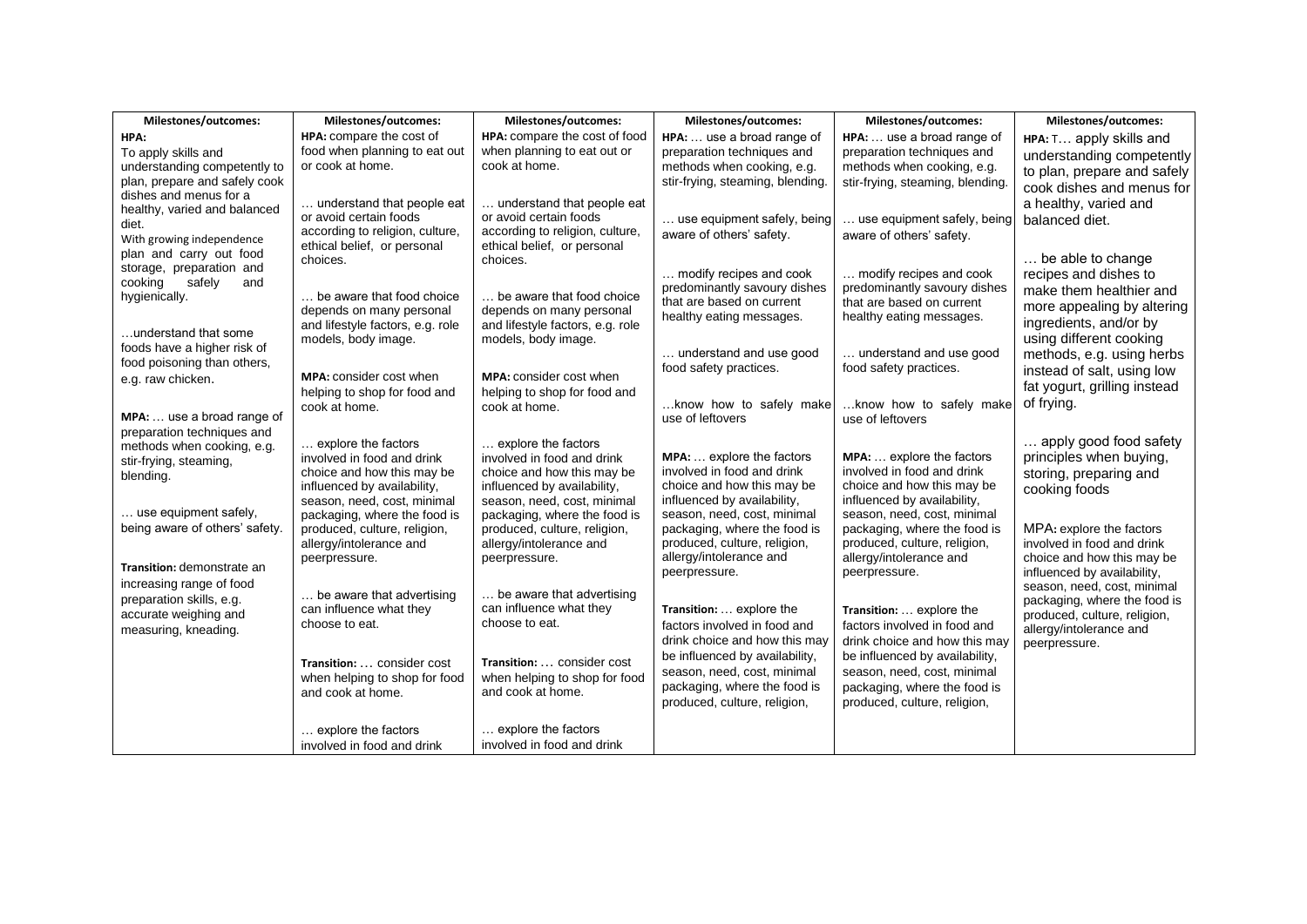|                                         | choice and how this may be<br>influenced by availability,<br>season, need, cost, minimal<br>packaging, where the food is<br>produced, culture, religion,<br>allergy/intolerance and<br>peerpressure.<br>be aware that advertising<br>can influence what they<br>choose to eat. |  | allergy/intolerance and<br>peerpressure. | allergy/intolerance and<br>peerpressure. | Transition: T explore the<br>factors involved in food and<br>drink choice and how this may<br>be influenced by availability,<br>season, need, cost, minimal<br>packaging, where the food is<br>produced, culture, religion,<br>allergy/intolerance and<br>peerpressure. |  |  |
|-----------------------------------------|--------------------------------------------------------------------------------------------------------------------------------------------------------------------------------------------------------------------------------------------------------------------------------|--|------------------------------------------|------------------------------------------|-------------------------------------------------------------------------------------------------------------------------------------------------------------------------------------------------------------------------------------------------------------------------|--|--|
| <b>End of Year Milestones/Outcomes:</b> |                                                                                                                                                                                                                                                                                |  |                                          |                                          |                                                                                                                                                                                                                                                                         |  |  |

**HPA:** To lead a section as they work as part of a larger brigade of chefs; to be able to cook a wide range of sweet and savoury dishes with increasing confidence and accuracy. To know the different methods of cooking and be able to explain why they have chosen a specific method for a specific dish, and why that method is more suitable than another.

**MPA:** To know how to work as part of a larger brigade of chefs; to be able to cook a wide range of sweet and savoury dishes with increasing confidence and accuracy, to know the different methods of cooking and be able to suggest why they have chosen a specific method for a specific dish.

**Transition:** To experience working as part of a larger brigade of chefs; to be able to cook a range of sweet and savoury dishes with increasing independence and accuracy, to know there are different methods of cooking.

| Year 10                                                                                                                                                                                                                                            |                                                |                                                                                  |                                                                                                                                |                                                                      |                                                                                                                                                                  |  |  |  |  |
|----------------------------------------------------------------------------------------------------------------------------------------------------------------------------------------------------------------------------------------------------|------------------------------------------------|----------------------------------------------------------------------------------|--------------------------------------------------------------------------------------------------------------------------------|----------------------------------------------------------------------|------------------------------------------------------------------------------------------------------------------------------------------------------------------|--|--|--|--|
| Autumn 1                                                                                                                                                                                                                                           | Autumn 2                                       | Spring 1                                                                         | Spring 2                                                                                                                       | Summer 1                                                             | Summer 2                                                                                                                                                         |  |  |  |  |
| Topic:<br>Knowledge and skills covered:                                                                                                                                                                                                            | Topic:<br>Knowledge and skills covered:        | Topic:<br>Knowledge and skills covered:                                          | Topic:<br>Knowledge and skills covered:                                                                                        | Topic:<br>Knowledge and skills covered:                              | Topic:<br>Knowledge and skills covered:                                                                                                                          |  |  |  |  |
| SOL Intent: Meeting the<br>nutritional needs of individuals<br>To gain knowledge of<br>the nutritional needs of<br>a range of client groups<br>in order for you to plan<br>nutritional dishes to go<br>on a menu. To learn<br>and develop safe and | <b>SOL Intent: Understand menu</b><br>planning | <b>SOL Intent: Understand the</b><br>importance of nutrition in<br>planning menu | <b>SOL Intent:</b><br>Environmental issues<br>Conservation of energy and<br>water Reduce, reuse, recycle<br>and Sustainability | <b>SOL Intent:</b><br>Explain how menu dishes meet<br>customer needs | <b>SOL Intent:</b><br>Plan production of dishes for a<br>menu<br>Sequencing, timing<br>Mise en place Cooking<br>Cooling Hot holding<br>Completion and<br>Serving |  |  |  |  |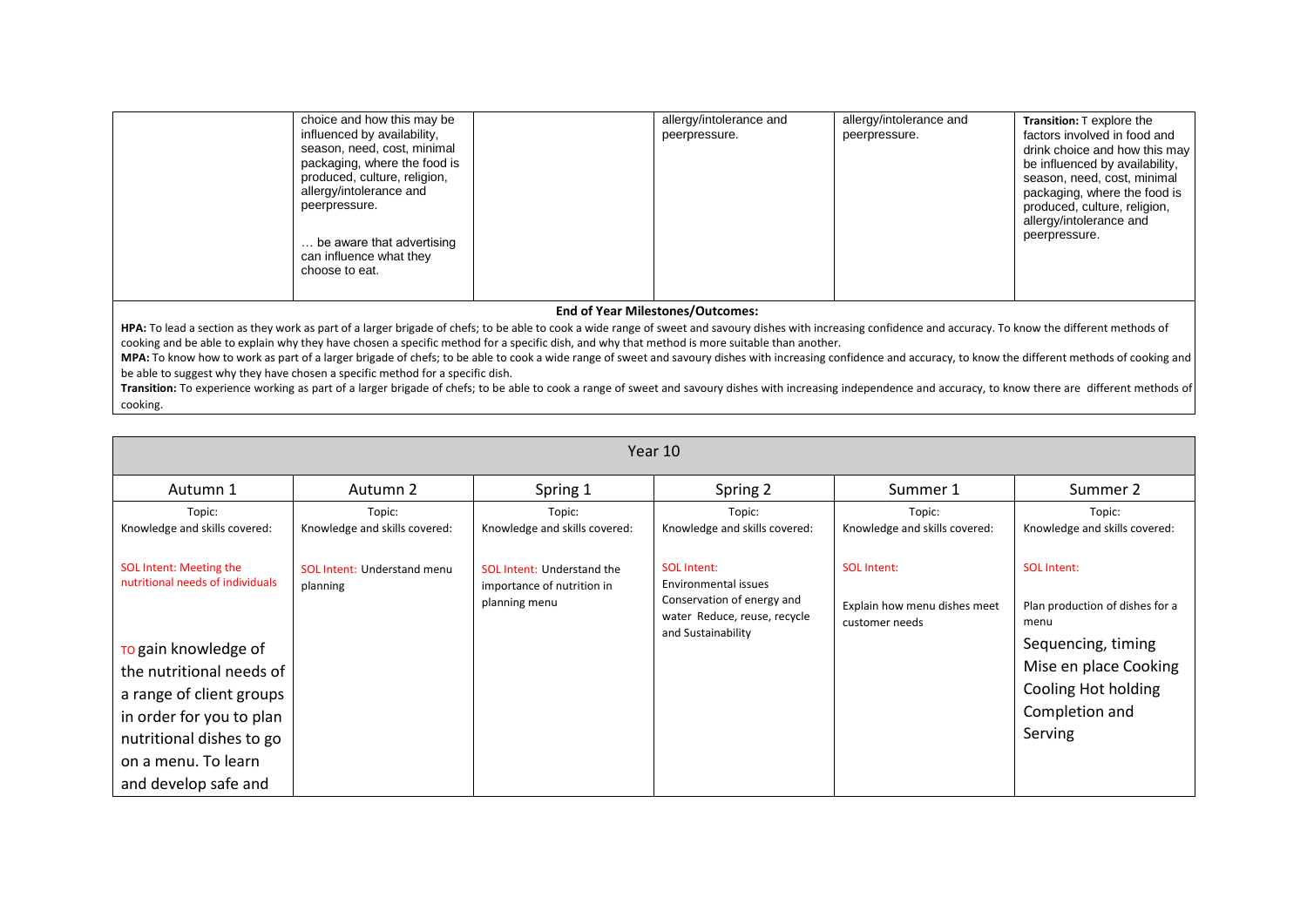| hygienic food<br>preparation, cooking<br>and finishing skills<br>required to produce<br>nutritional dishes. |  |  |  |
|-------------------------------------------------------------------------------------------------------------|--|--|--|
|                                                                                                             |  |  |  |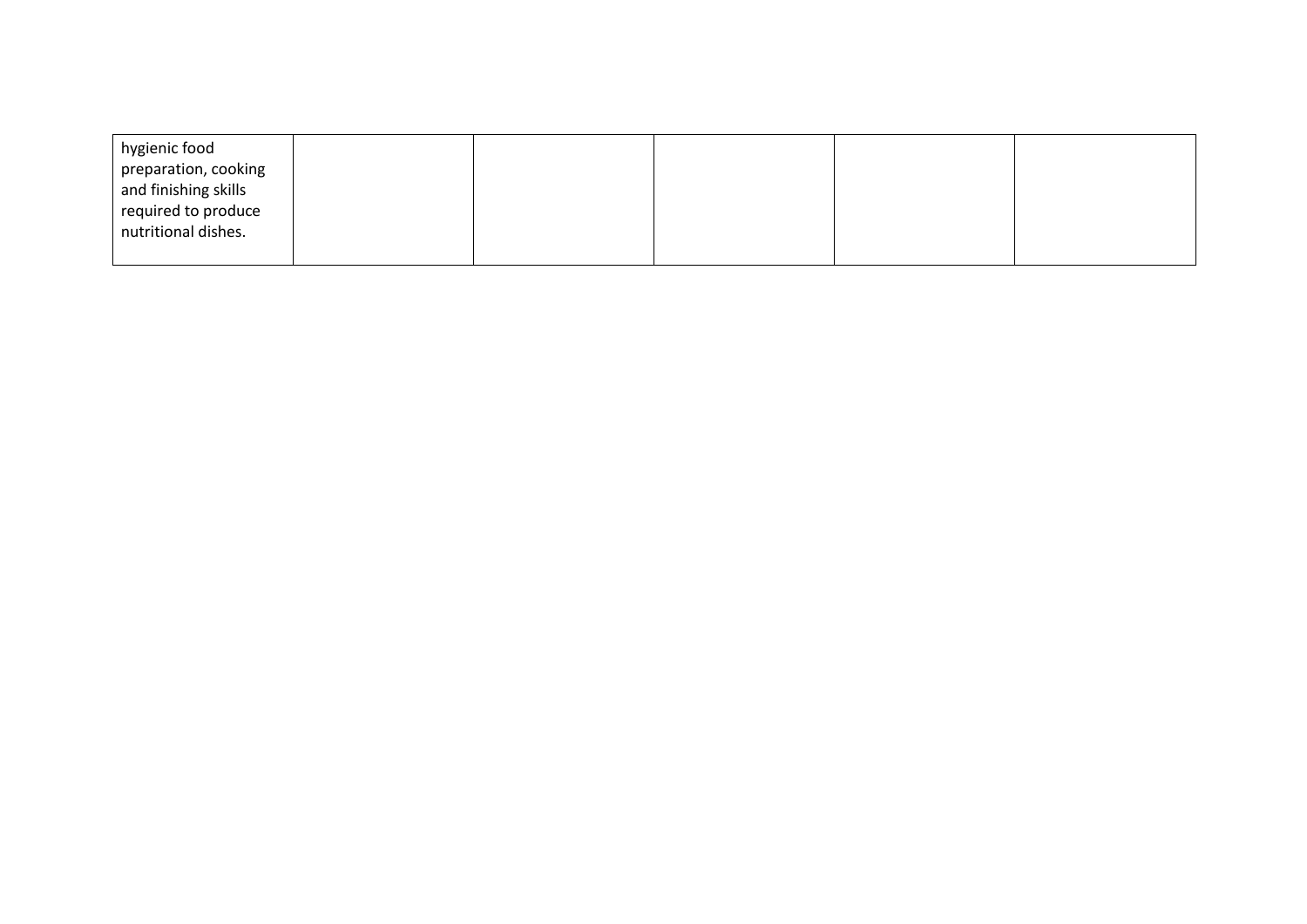| Milestones/outcomes:                               | Milestones/outcomes:                                                                                                                              | Milestones/outcomes:                         | Milestones/outcomes:                                   | Milestones/outcomes:                                       | Milestones/outcomes:             |
|----------------------------------------------------|---------------------------------------------------------------------------------------------------------------------------------------------------|----------------------------------------------|--------------------------------------------------------|------------------------------------------------------------|----------------------------------|
| HPA: To know how to present                        | HPA: To know How to plan a                                                                                                                        | HPA:                                         | HPA: To know and define                                | HPA: To know                                               | HPA: To know how to design       |
| information clearly and                            | menu                                                                                                                                              | To know the role of nutrients                | environmental issues                                   | Different dietary                                          | time plan                        |
| accurately, making reasoned                        | To understand: Consider fully                                                                                                                     | To understand the effect of                  | To understand: Sustainability                          | requirements. Recognise                                    | To understand: The importance    |
| judgements. To understand To                       | customer needs                                                                                                                                    | nutrient in the human body to                | conservation of energy & water                         | different allergies to be able                             | of producing a time plan for     |
| be able to apply relevant                          | To be able to Explain factors                                                                                                                     | be able to Describe clearly                  | To be able to explain how                              | to explain how menu dishes                                 | two dishes                       |
| knowledge and understanding                        | to consider when proposing                                                                                                                        | functions of a range of                      | dishes on a menu address                               | meet needs of specified                                    |                                  |
| in a range of situations to give                   | dishes for menus.                                                                                                                                 | nutrients in the human body.                 | environmental issues.                                  | customers. How they can be                                 | To be able to create a           |
| appropriate responses to                           |                                                                                                                                                   |                                              |                                                        | adapted to suit the above.                                 | comprehensive detailed plan      |
| queries and issues with an<br>understanding of the | MPA: To know: How to plan a<br>menu                                                                                                               |                                              |                                                        | Have a good knowledge of                                   | that considers contingencies for |
| implications of factors affecting                  | To understand: different types                                                                                                                    | <b>MPA:</b> To know the role of              | <b>MPA:</b> To know and define<br>environmental issues | alternative ingredients.                                   | most situations. Be able to keep |
| success in hospitality and                         | of menus                                                                                                                                          | nutrients<br>To understand the effect of     | To understand: Sustainability                          |                                                            | track at all times what is       |
| catering.                                          | To able to consider at least 8                                                                                                                    | nutrient in the human body To                | conservation of energy & water                         |                                                            | happening and if there is a      |
| MPA: To know aspects of the                        | factors proposing dishes for                                                                                                                      | be able to Describe functions of             | To be able to                                          | MPA: To know                                               | timing issue be able to          |
| hospitality sector                                 | menus. Explanation has some                                                                                                                       | a range of nutrients in the                  |                                                        |                                                            | correct it.                      |
| To understand analyse and                          | reasoning                                                                                                                                         | human body.                                  |                                                        |                                                            |                                  |
| evaluate information clearly,                      | Transition: To know: How to                                                                                                                       |                                              | Transition: To know and identify                       | Different dietary requirements.                            | MPA:                             |
| and with some accuracy                             | plan a menu                                                                                                                                       |                                              | the term reduce reuse                                  | Recognise different allergies and                          | To know how to design time       |
| be able to demonstrate                             | To understand the importance                                                                                                                      | Transition: To know the role of<br>nutrients | and recycle<br>To understand: How                      | to be able to explain how                                  | plan                             |
| skills in processing                               | of meeting customer needs                                                                                                                         | To understand the effect of                  | environmental considerations                           | menu dishes meet needs of<br>specified customers. How they | To understand: The importance    |
| hospitality and catering                           | To be able to outline factors to                                                                                                                  | nutrient in the human body to                | impact on the local community                          | can be adapted to suit the                                 | of producing a time plan for     |
| operations and may have                            | consider when proposing dishes                                                                                                                    | be able to outline the                       | to be able to outline how                              | above.                                                     | two dishes. To have a good       |
| some minor                                         | for menus.                                                                                                                                        | functions of a limited range of              | dishes on a menu address                               |                                                            | understanding of where the       |
| inaccuracies                                       |                                                                                                                                                   | nutrients in the human body                  | environmental issues                                   |                                                            | critical points are.             |
| Transition: To know the basic                      |                                                                                                                                                   |                                              |                                                        | to be able to explains how menu                            |                                  |
| aspects of the hospitality sector                  |                                                                                                                                                   |                                              |                                                        | dishes meet needs of specified<br>customers.               |                                  |
| To understand: factors that                        |                                                                                                                                                   |                                              |                                                        |                                                            | Transition: To know know how     |
| affect success in hospitality and<br>catering      |                                                                                                                                                   |                                              |                                                        |                                                            | to design time plan To           |
| able to demonstrate basic                          |                                                                                                                                                   |                                              |                                                        | Transition: To know Have a                                 | understand: The importance of    |
|                                                    |                                                                                                                                                   |                                              |                                                        | good knowledge of alternative                              | producing a time plan for two    |
| skills in processing hospitality                   |                                                                                                                                                   |                                              |                                                        | ingredients . How to adapt                                 | dishes                           |
| and catering operations and                        |                                                                                                                                                   |                                              |                                                        | recipes to suit different dietary                          | to be able tofollow a            |
| may have some inaccuracies                         |                                                                                                                                                   |                                              |                                                        | needs                                                      | simplified time plan and keep    |
| and omissions                                      |                                                                                                                                                   |                                              |                                                        |                                                            | on track. Define some of the     |
|                                                    |                                                                                                                                                   |                                              |                                                        |                                                            | specific points that need to be  |
|                                                    |                                                                                                                                                   |                                              |                                                        |                                                            | add ed.                          |
|                                                    |                                                                                                                                                   |                                              |                                                        |                                                            |                                  |
|                                                    |                                                                                                                                                   |                                              |                                                        | to be able to outline how menu                             |                                  |
|                                                    |                                                                                                                                                   |                                              |                                                        | dishes meet customer needs                                 |                                  |
|                                                    |                                                                                                                                                   |                                              | End of K.S. Milestones/Outcomes:                       |                                                            |                                  |
|                                                    | HPA: To know and to be able to recognise customer requirements and be able to adapt recipes accordingly. " the customer is always right". MPA: To |                                              |                                                        |                                                            |                                  |
| know and to be able to                             |                                                                                                                                                   |                                              |                                                        |                                                            |                                  |
| Transition: To know and to be able to              |                                                                                                                                                   |                                              |                                                        |                                                            |                                  |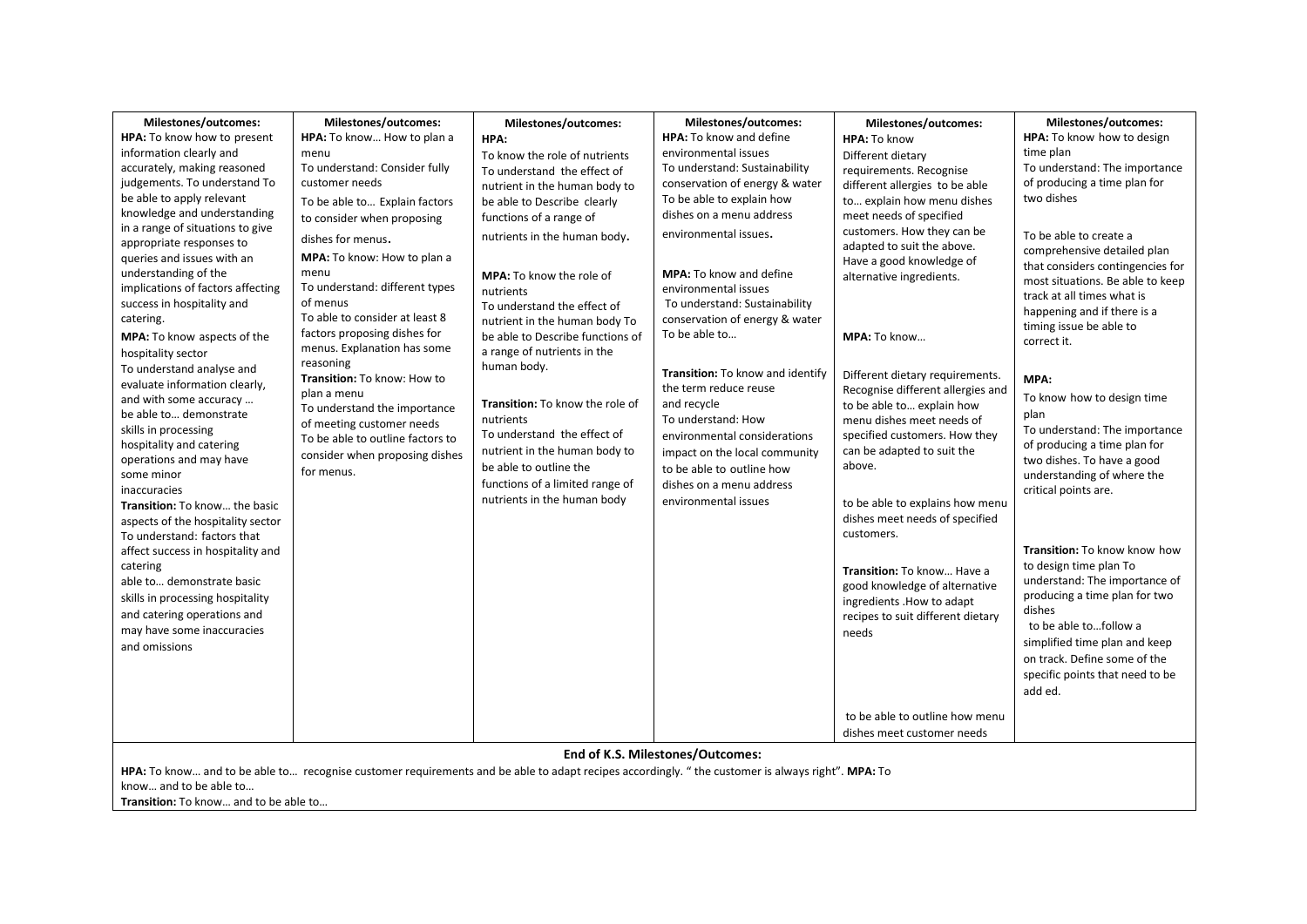| Year 11                                                                                                                                                                                                                                                                                                                                               |                                                                                                                                                                                                                                                                                                                                    |                                                                                                                                                                                                                                                                                                                                                                    |                                                                                                                                                                                                                                                                                                                                                           |                                                                                                                                                                                                                                                                                                                                                              |                                                                                                                                                                                                                                                                                                               |  |  |
|-------------------------------------------------------------------------------------------------------------------------------------------------------------------------------------------------------------------------------------------------------------------------------------------------------------------------------------------------------|------------------------------------------------------------------------------------------------------------------------------------------------------------------------------------------------------------------------------------------------------------------------------------------------------------------------------------|--------------------------------------------------------------------------------------------------------------------------------------------------------------------------------------------------------------------------------------------------------------------------------------------------------------------------------------------------------------------|-----------------------------------------------------------------------------------------------------------------------------------------------------------------------------------------------------------------------------------------------------------------------------------------------------------------------------------------------------------|--------------------------------------------------------------------------------------------------------------------------------------------------------------------------------------------------------------------------------------------------------------------------------------------------------------------------------------------------------------|---------------------------------------------------------------------------------------------------------------------------------------------------------------------------------------------------------------------------------------------------------------------------------------------------------------|--|--|
| Autumn 1                                                                                                                                                                                                                                                                                                                                              | Autumn 2                                                                                                                                                                                                                                                                                                                           | Spring 1                                                                                                                                                                                                                                                                                                                                                           | Spring 2                                                                                                                                                                                                                                                                                                                                                  | Summer 1                                                                                                                                                                                                                                                                                                                                                     | Summer 2                                                                                                                                                                                                                                                                                                      |  |  |
| Topic:<br>Knowledge and skills covered:                                                                                                                                                                                                                                                                                                               | Topic:<br>Knowledge and skills covered:                                                                                                                                                                                                                                                                                            | Topic:<br>Knowledge and skills covered:                                                                                                                                                                                                                                                                                                                            | Topic:<br>Knowledge and skills covered:                                                                                                                                                                                                                                                                                                                   | Topic:<br>Knowledge and skills covered:                                                                                                                                                                                                                                                                                                                      | Topic:<br>Knowledge and skills covered:                                                                                                                                                                                                                                                                       |  |  |
| SOL Intent: AC1.2 analyse job<br>requirements<br>within the hospitality<br>and catering industry<br>AC1.3 describe working<br>conditions of different job roles<br>across the hospitality and<br>catering industry                                                                                                                                    | SOL Intent: AC1.4 explain<br>factors affecting<br>the success of hospitality<br>and catering providers look<br>at work completed and<br>revise any areas where<br>difficulties have been seen                                                                                                                                      | SOL Intent: AC2.1 describe the<br>operation of the kitchen<br>AC2.2 describe the operation of<br>front of house                                                                                                                                                                                                                                                    | <b>SOL</b> Intent<br>AC3.1 describe personal safety<br>responsibilities in the workplace<br>AC3.2 identify risks to personal<br>safety in hospitality and<br>catering                                                                                                                                                                                     | SO AC4.2 describe the role and<br>responsibilities of the<br><b>Environmental Health Officer</b><br>(EHO)<br>AC4.3 describe food safety<br>legislation<br>AC4.4 describe common types of<br>food poisoning<br>AC4.5 describe the symptoms of<br>food induced ill health<br>AC4.5 describe the symptoms of<br>food induced ill health                         | SOL Intent:AC5.1 review options<br>for<br>hospitality and catering<br>provision<br>AC5.2 recommend options for<br>hospitality provision                                                                                                                                                                       |  |  |
| Milestones/outcomes:                                                                                                                                                                                                                                                                                                                                  | Milestones/outcomes:                                                                                                                                                                                                                                                                                                               | Milestones/outcomes:                                                                                                                                                                                                                                                                                                                                               | Milestones/outcomes:                                                                                                                                                                                                                                                                                                                                      | Milestones/outcomes:                                                                                                                                                                                                                                                                                                                                         | Milestones/outcomes:                                                                                                                                                                                                                                                                                          |  |  |
| HPA: To know and to be able<br>to explain in detail why certain<br>forms of hospital and catering<br>are available in different types<br>of environment. Look at social<br>demographics.<br>MPA: To know and to be able<br>to describe how the<br>environment will dictate the<br>type of hospitality and catering<br>that is likely to be available. | <b>HPA:</b> To know and to be able<br>todescribe the differences<br>between each role and what<br>skills are needed for each role<br>.How the jobs will be used in<br>the industry. E.g. a chef should<br>not just be in the kitchen but<br>also work with waiters, front of<br>house so they can convey<br>information and answer | <b>HPA:</b> To know and to be able<br>towhy good organisation of a<br>kitchen is essential for making<br>sure that high quality and safe<br>food is produced in good time<br>for customers, and that the use<br>of ingredients, equipment and<br>employees is as efficient as<br>possible.<br><b>MPA:</b> To know and to be able<br>toexplain how a kitchen is set | HPA: To know and to be able<br>tounderstand the legislation,<br>put it into practice. Know<br>correct procedures and how to<br>write a report. Write up a risk<br>assessment noting high,<br>medium and low risks. How to<br>pass this onto employees. MPA:<br>To know and to be able<br>tounderstand the legislation<br>and be able to report accidents. | <b>HPA:</b> To know and to be able<br>toknow how to tell if the<br>supplier is safe, the storage of<br>all food and the correct<br>temperatures for storage. The<br>danger zone. Which foods<br>cause food poisoning and how.<br>Recognise symptoms of food<br>poisoning. Recognise and know<br>about food allergyies and that<br>there are 14 recognised in | HPA: To know and to be able<br>togive detailed information<br>around chosen scenario<br>including legislation, give<br>examples, cross reference,<br>include information from all<br>areas. E.g. impact on the<br>environment, carbon footprint,<br>understanding the type of food<br>outlet you have chosen. |  |  |